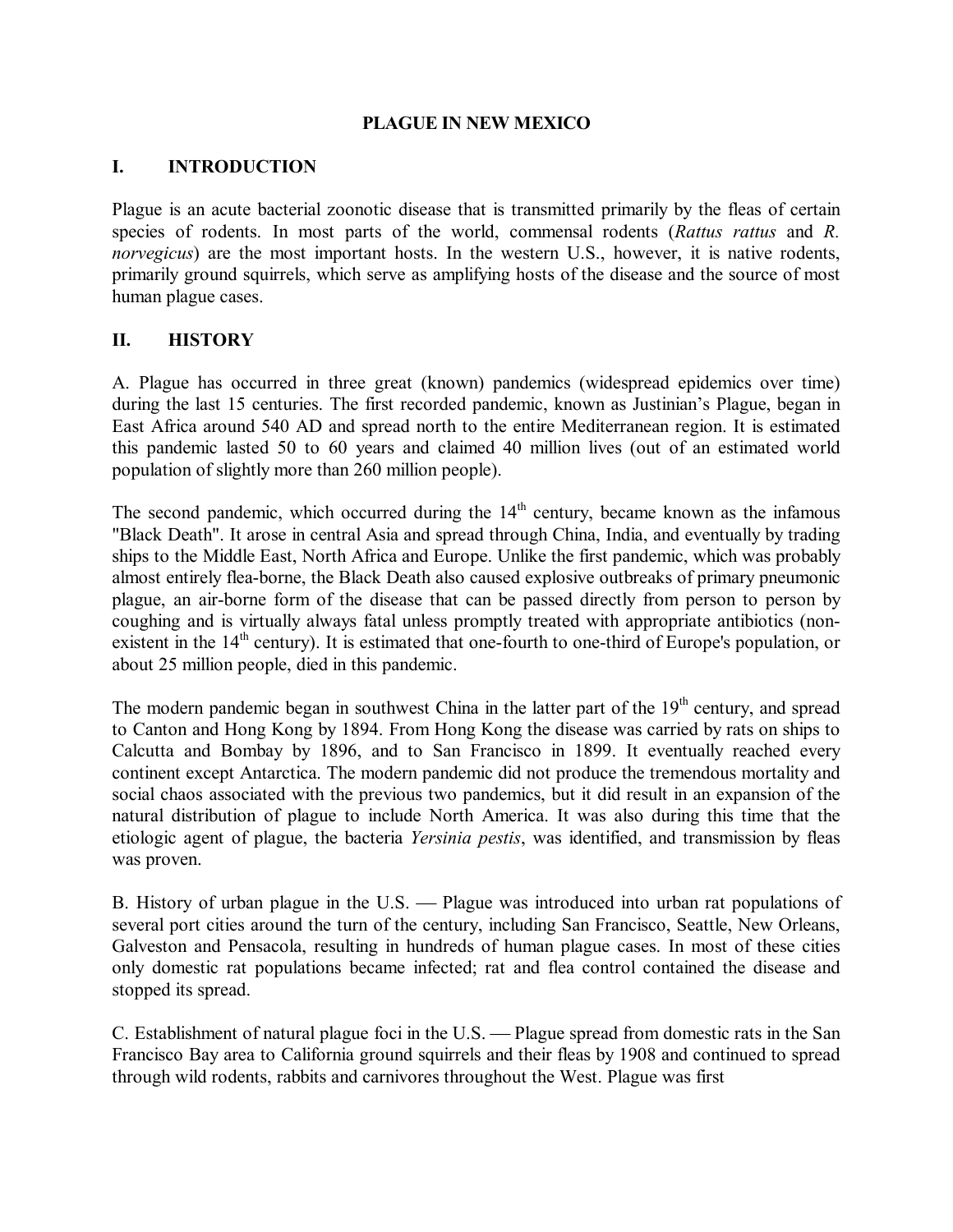detected in New Mexico in prairie dogs from Catron County in 1938; plague has been detected in wild rodents and their fleas as far east as Central Kansas and Dallas, Texas.

D. Human plague in New Mexico — The first three cases were reported in 1949; the total through 2007 is 255, of which 33 (13%) were fatal. Since 1970, slightly more than half of U.S. cases have been reported from New Mexico. Most of the remaining cases come from Arizona, Colorado and California. Although plague in wild animals or their fleas has been found in every New Mexico county except one (Hidalgo), 207 of 255 human cases (81%) have occurred in seven northern N.M. counties (Bernalillo, McKinley, Rio Arriba, San Miguel, Sandoval, Santa Fe and Taos).

### **III. THE DISEASE**

A. Agent — Plague is caused by a bacterium called *Yersinia pestis*, a gram-negative coccobacillus shaped somewhat like a safety pin with bipolar-staining nuclei. *Y. pestis* is killed by heat and desiccation, but can survive for up to 7 years in frozen tissues.

B. Host — several species of rodents can serve as hosts of the plague bacterium. Rodents vary widely in their susceptibility. Highly susceptible species are called epizootic hosts and include *Rattus* and members of the squirrel family. The maintenance of plague during interepizootic periods is not well understood, and may involve more resistant species (enzootic hosts) such as voles (*Microtus*) and mice (*Peromyscus*).

C. Vector æ the Oriental rat flea, *Xenopsylla cheopis*, is the most important plague vector historically. Plague-infected rodents become bacteremic (bacteria are present in the blood) and serve as sources of infection for feeding fleas. When a flea ingests a blood meal containing plague bacteria, the bacteria begin to grow in the flea's gut and eventually block the proventriculus (throat valve). A blocked flea cannot swallow any more blood and will become very aggressive, attempting to feed repeatedly from any available host. In so doing, it regurgitates plague bacteria into the animal (or person) it is feeding upon, thus transmitting the disease.

In New Mexico, of approximately 105 species of fleas, 33 have been found plague-infected. This does not mean they are all equally capable of transmitting the disease. The rock squirrel flea, *Oropsylla montana*, is the most important plague vector in New Mexico in terms of transmission to humans. The common dog and cat fleas do not transmit plague; however, dogs and cats can transport rodent fleas into the home environment.

D. Symptoms in humans — Plague is an acute febrile illness that causes high mortality unless promptly diagnosed and treated. Common symptoms of plague occurring within 2 to 6 days after exposure include high fever, chills, headache, myalgia, weakness, malaise, gastrointestinal symptoms, and often acute lymphadenopathy (buboes). The three predominant clinical forms of plague are: **bubonic**, **septicemic**, and **pneumonic**. In bubonic plague, typically the lymph node nearest the site of infection becomes tender and swollen and is called a bubo. For example, a flea bite on the right leg may result in an inguinal bubo on the right side of the groin. The three most common bubo locations, in descending order, are inguinal, axillary and cervical. Septicemic plague is characterized by the presence and proliferation of *Y*. *pestis* in the bloodstream.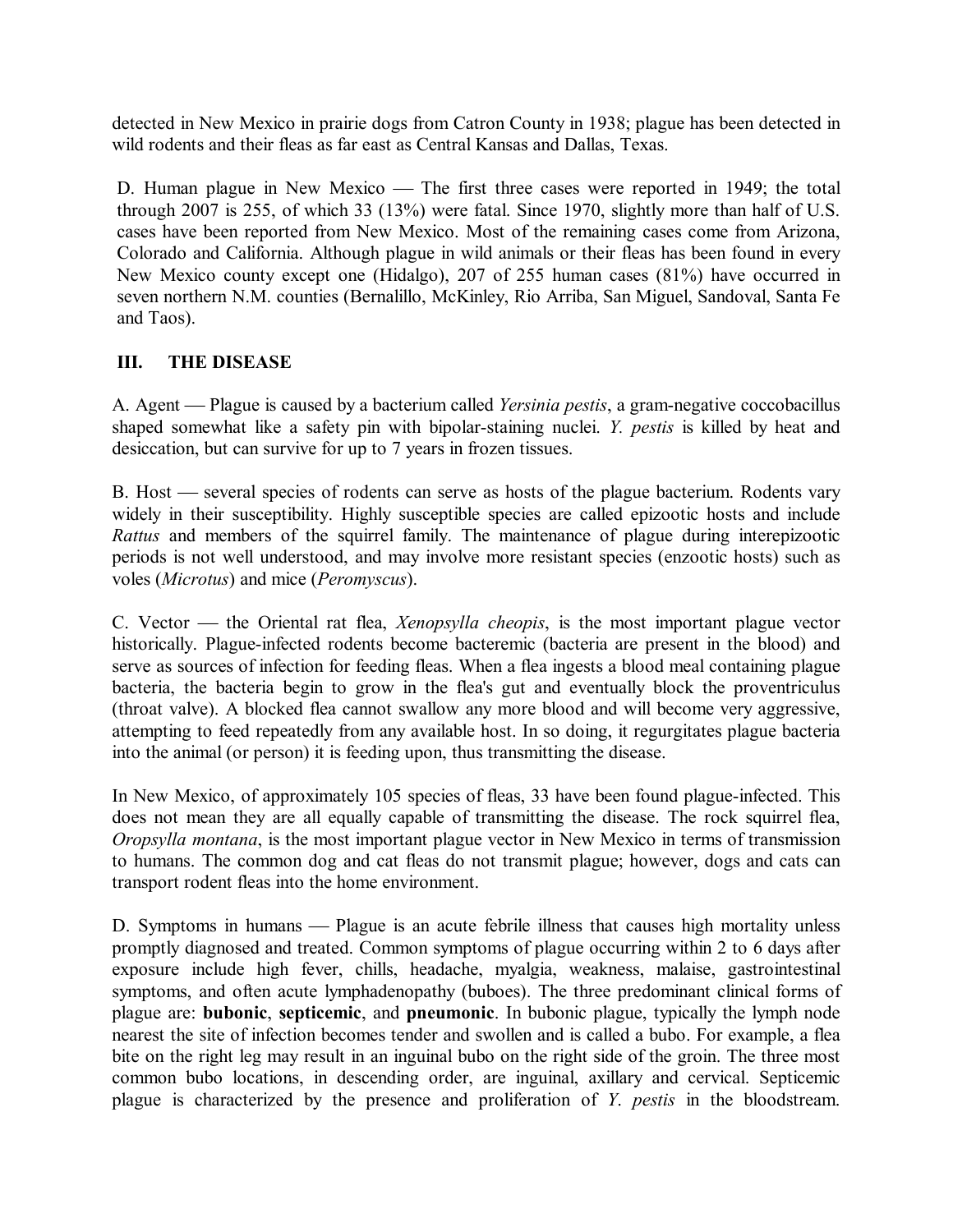Septicemic plague is likely to develop in inadequately treated bubonic cases (called secondary septicemic plague), but can also occur without prior lymphadenopathy, making diagnosis more difficult. The most dangerous, and least common, form of the disease is pneumonic plague. This can develop from inadequately treated septicemic plague (secondary pneumonic plague), or occur due to the inhalation of infectious materials (primary pneumonic plague). The latter form is usually acquired as a result of close contact with a coughing person or cat with plague pneumonia. There has not been human-to-human transmission of pneumonic plague in the U.S. since an outbreak in Los Angeles in 1924-1925. However since 1980 there have been five cases of primary pneumonic plague acquired from cats. Most human cases in the U.S. are bubonic (82% of cases from 1970 through 2005).

Untreated bubonic plague is fatal about 50% of the time, whereas untreated septicemic and pneumonic plague is almost always fatal. However, all forms of the disease can be treated with antibiotics if medical help is promptly sought. Effective antibiotics include streptomycin, gentamicin and the tetracyclines. Most fatalities in the U.S. today are a result of a delay in treatment.

E. Transmission to humans — the majority of cases are acquired via flea bite  $(63\% \text{ of } U.S. \text{ cases})$ from 1970 through 2005). Other modes of transmission are by direct contact with infected tissues or blood of rodents, rabbits, carnivores or, very rarely, ungulates; by inhalation of infectious respiratory droplets expelled from a person or cat with pneumonic plague; or by bite or scratch of infected domestic cats.

## **IV. NATURAL HISTORY OF PLAGUE IN THE SOUTHWEST UNITED STATES**

Plague occurs in a cyclical nature for reasons not completely understood, but probably related to favorable weather (above average rainfall and moderate temperatures) which leads to increased food abundance for rodents, thus supporting higher rodent populations and an increased risk for disease. Moderate temperatures and adequate humidity are also necessary for survival of fleas. Certain highly to moderately susceptible rodents and their fleas maintain *Y. pestis* in ongoing rodent-flea-rodent transmission cycles. A high population density among these susceptible rodents increases the rodent-flea transmission cycle and may result in amplification of plague over a wide geographic area. This is called the epizootic cycle of plague. Epizootic hosts in New Mexico include ground squirrels (especially the rock squirrel, *Spermophilus variegatus*), prairie dogs and woodrats.

How plague is maintained between epizootics (enzootic cycle) is not well understood, but may involve moderately resistant enzootic or maintenance hosts. Mice of the genera *Peromyscus* and *Microtus* are considered enzootic plague hosts.

Epizootics among susceptible rodent species, and subsequent human cases, are most common during summer when rodent and flea activity is at its highest. Most human cases also occur during the summertime for the same reason. Winter plague cases do occur; these are more likely to be as a result of direct contact with infected animals, such as skinning a rabbit or carnivore.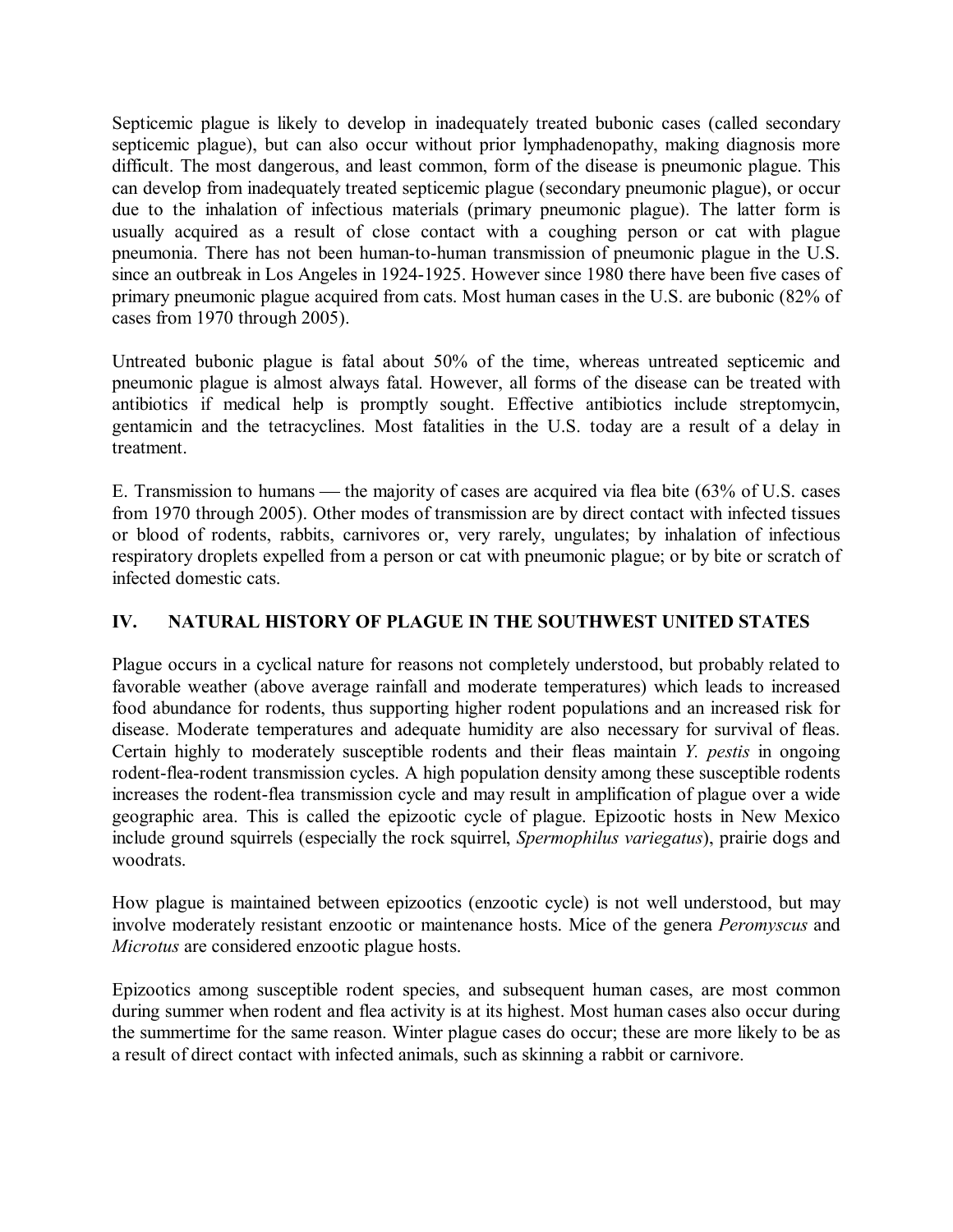Wild and domestic carnivores may become infected by preying on infected rodents or rabbits, or by being bitten by plague-infected fleas. Most carnivores are resistant to plague; they may seroconvert (meaning antibodies to plague have been detected in a blood sample) but they do not exhibit symptoms. However, wild and domestic cats are susceptible and often die of the disease if not treated (see following section on feline plague). Human cases have resulted from skinning or otherwise handling infected bobcats, coyotes, gray fox, badgers, and, rarely, ungulates.

Two areas of the U.S. are known plague foci for human cases. The first is the Southern Rocky Mountains-Four Corners area of Colorado, New Mexico, Arizona, and Utah. Most of the U.S. cases since 1949 have occurred there and most of these were the result of infected flea bites. The second area is the Pacific Coast and Western Great Basin of California, Oregon, and Nevada, where infected fleas cause most of the human cases. Outside of these two areas, most of the cases involve handling of infected animal tissues, whether rodent, rabbit, or carnivore. The exact reason for this is not known, but it may be related to the absence of certain rodent flea vectors in peripheral areas of these foci. In New Mexico, there is a strong association between human plague cases and pinyon-juniper woodland habitat.

Most persons are exposed to plague when rodent epizootics occur near their homes. Risks of peridomestic exposure are especially high in New Mexico, Arizona and Colorado where ongoing suburbanization has resulted in large numbers of people living within active plague foci. Rock squirrels are peridomestic and readily find suitable food and habitat in these new developments, such as woodpiles, gardens and pet food. Rock squirrels are extremely susceptible to plague, and their fleas are efficient vectors of plague to humans and other animals. Rock squirrels have been the sources of infection for almost one-third of U.S. cases since 1970.

## **V. FELINE PLAGUE AND IMPLICATION FOR HUMAN DISEASE**

In 1977, a young boy from Cibola County acquired plague from the bite of his infected cat. The child recovered; during the investigation the cat was found dead and tissue samples tested plague positive. This was the first confirmed case of feline plague in the state, and the first human case in New Mexico acquired from a cat. Just a few months earlier, the first cat-associated human plague case ever recorded in the U.S. occurred in Arizona. A total of 24 human plague cases in the U.S. (five fatal) were acquired directly from domestic cats between 1977 and 1998. Seven of these were from New Mexico; none was fatal.

In New Mexico, 345 domestic cats have been diagnosed with plague since 1977. This is probably less than the true incidence of the disease, as only pets that are taken to a veterinarian would be diagnosed. Unlike humans, who usually acquire plague from a flea bite, cats usually acquire the disease through eating an infected rodent or rabbit. Epidemiological evidence has also shown that cats which are hunters are much more likely to contract plague than cats which are non-hunters.

Symptoms in cats include fever, lethargy, loss of appetite, and they may develop a discharge from the nose and mouth. The submandibular lymph node is most often affected, although more than one lymph node may become infected. Cats can also develop septicemic infection without bubo formation. Bubonic or septicemic plague in cats may progress to the lungs to produce pneumonic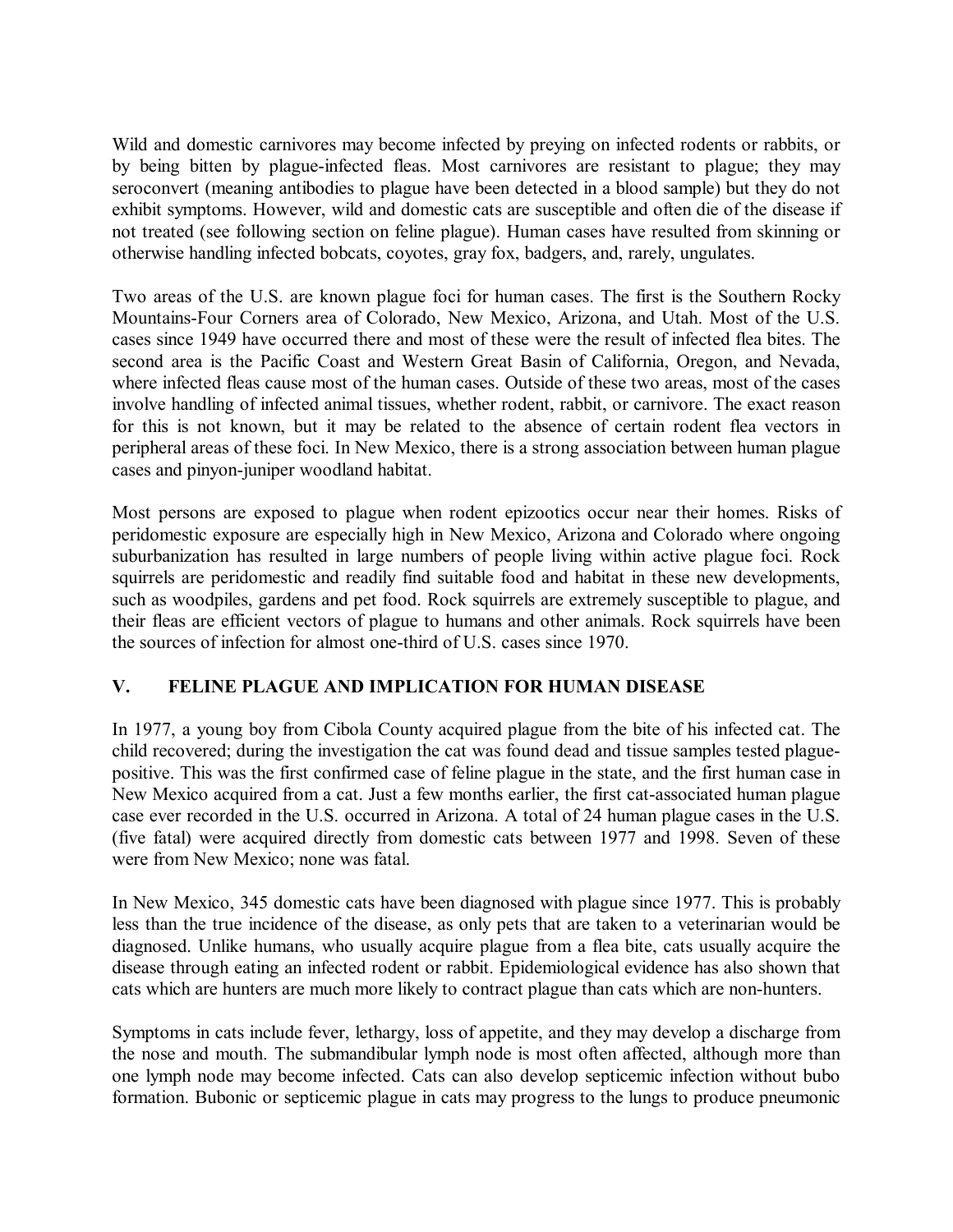plague. The cat may then expel plague bacteria in respiratory droplets when it coughs or sneezes. A person thus exposed to the coughing cat could acquire primary pneumonic plague. Veterinarians, veterinary assistants and cat owners are most at risk. Of the 23 cat-associated human plague cases in the U.S., five developed primary pneumonic plague. This is particularly significant in light of the fact that there has been no human-to-human transmission of pneumonic plague in the U.S. since 1925.

Besides pneumonic plague, cats can be a source of plague infection to their owners or veterinarians through biting, scratching, or through direct contact with lesions, abscesses, oozing buboes, saliva, or other infectious fluids or tissues. Cats can also carry plague-infected rodent fleas into the home. Cats can be treated with antibiotics if the disease is detected in time.

Domestic dogs are generally more resistant to plague infection than cats, but may develop symptoms similar to those seen in cats if they have had contact with an infected rodent.

## **VI. PLAGUE SURVEILLANCE**

Suspect and confirmed plague cases are required to be immediately reported to the New Mexico Department of Health, Epidemiology and Response Division, so that appropriate diagnostic tests can be ordered and effective treatment begun. Human or feline plague cases are immediately investigated to assess the risk to other people, either from human-to-human or cat-to-human transmission, and the environmental risk. Decisions on prophylactic treatment of contacts of sick humans or pets are made on a case-by-case basis. Case patients are interviewed to determine their whereabouts during the probable incubation period (typically two to six days). Surveillance personnel can then begin environmental investigations at likely exposure sites to determine probable sources of infection and assess the potential risks for other persons living in the area.

A. Rodent Surveys — Rodents are live-trapped, identified, and anesthetized. Their fleas are removed and collected for lab analysis, rodent blood samples and tissue samples are taken, and sex and reproductive status are determined. Dead rodents that are found by the public, or during the course of an investigation or routine survey, can also provide valuable information. Liver and spleen samples are taken from dead rodents, or, if these are too decomposed, the femur can be collected. These can be analyzed by either the Plague Section of the Centers for Disease Control and Prevention in Fort Collins, Colorado (CDC) or the state lab (Scientific Laboratory Division – SLD) in Albuquerque.

B. Flea Surveys — Rodent fleas can also be collected from burrows by using a flannel flag on a 9-ft. sewer snake. The flag-bound fleas are anaesthetized and placed in saline solution in vials. Rodent and flea samples are sent to the CDC in Fort Collins for identification and analysis. Results of rodent and flea surveys indicate status of plague and potential risk to humans.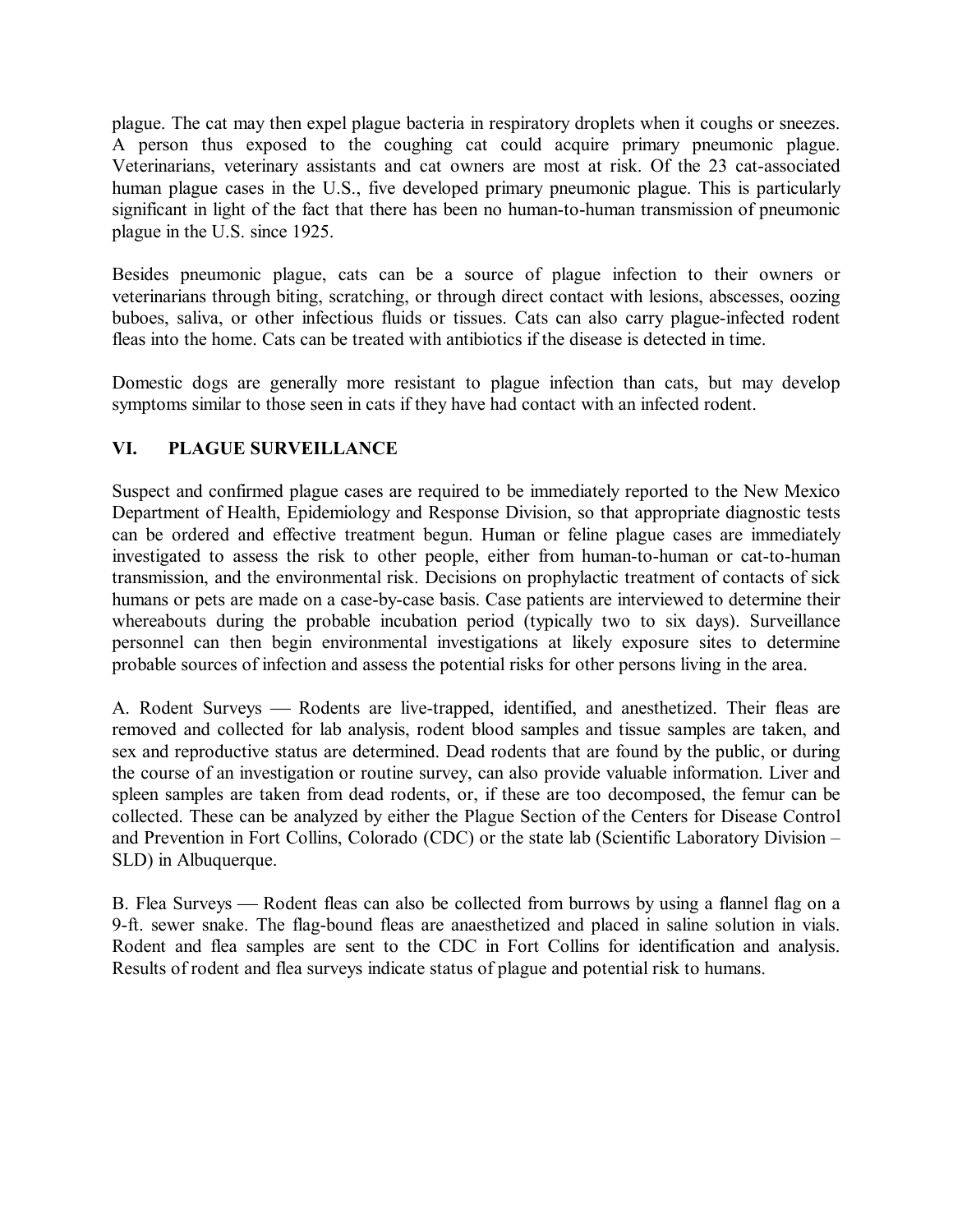#### **VII. PREVENTION AND CONTROL**

Human plague risks can be reduced by:

- $\bullet$  Rodent-proofing homes
- Removing structures that provide shelter for rodents
- Limiting rodent access to water and food sources near homes
- Avoiding sick or dead animals and rodents nests or burrows
- Using insect repellents
- Preventing pets from hunting
- · Using caution when handling sick cats (which should be examined and treated by a veterinarian)
- · Treating pet dogs and cats with effective flea repellents to prevent transport of infected fleas into the home.

Control of wild rodent populations on a large scale is not feasible or ecologically desirable, but some control or reduction in local populations can be achieved in time through elimination of rodent food sources and shelter around human habitation. In the event that rodenticides are used, they should not be applied until an aggressive flea control campaign has been implemented. Killing rodent hosts without first eliminating fleas is likely to increase the risk of a human plague case.

In the event that large numbers of fleas are obtained from rodent burrows or epizootic hosts, control of the possibly plague-infected vectors is achieved by dusting the burrows with either  $5\%$ Sevin (carbaryl) or a synthetic pyrethroid called Pyraperm 455 dust, which is a mixture of pyrethrin and permethrin. A hand-powered duster is used to blow Sevin into burrows, but a newly-developed compressed-air duster is best for applying permethrin to burrows. Sevin provides 24 weeks of flea control in the best of circumstances, but the chemical deteriorates within 1-2 days if exposed to sun and rain. Permethrin has a much longer residual action of 10-12 weeks and is applied in much smaller amounts (about 1 - 2 ounces per burrow). Pyraperm 455 is no longer being manufactured, but deltamethrin (Deltadust) has been used effectively in rodent burrows in the state of California.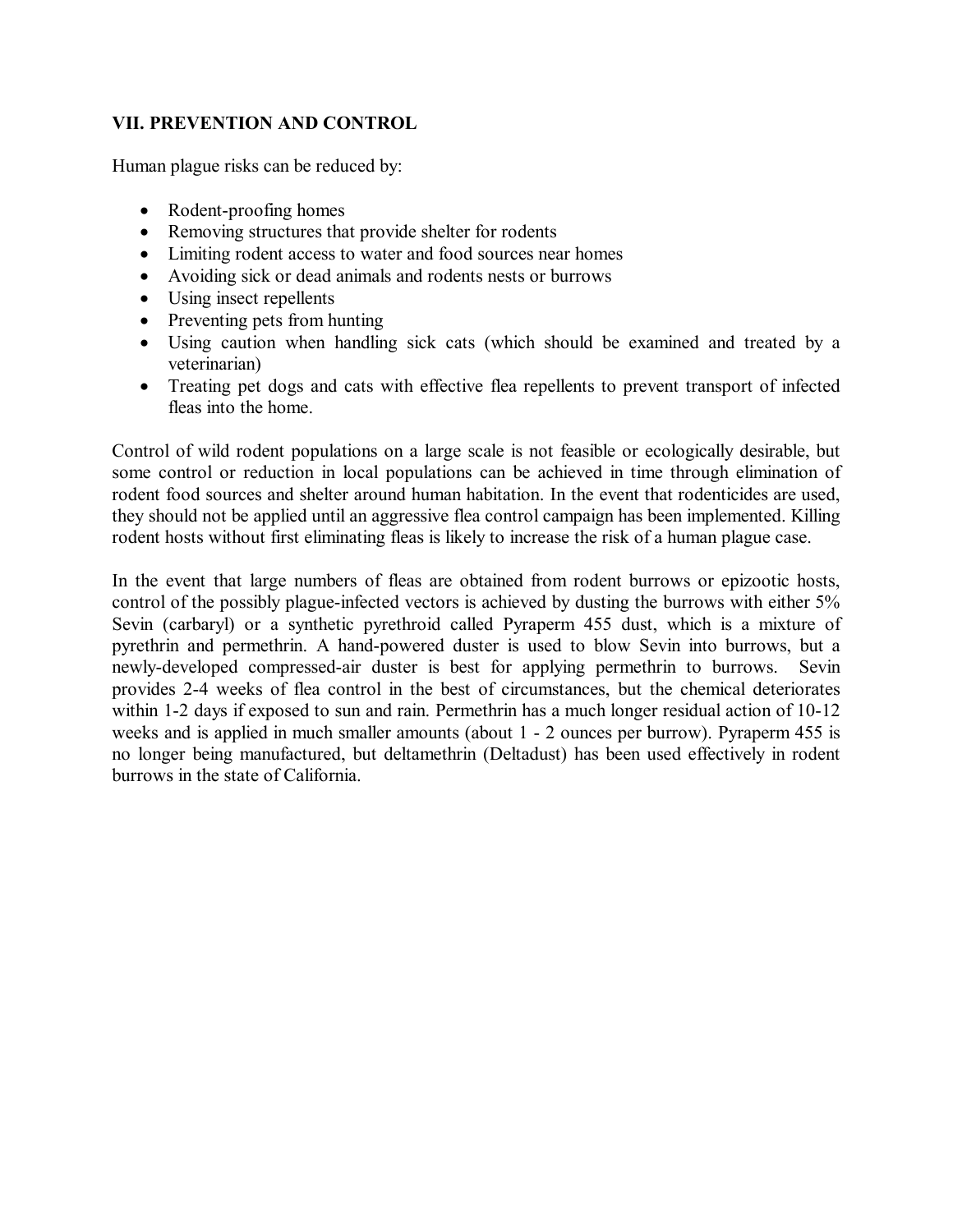# **Human Plague by Year New Mexico, 1949-2007**



# **Human Plague by Onset Month New Mexico, 1949-2007**

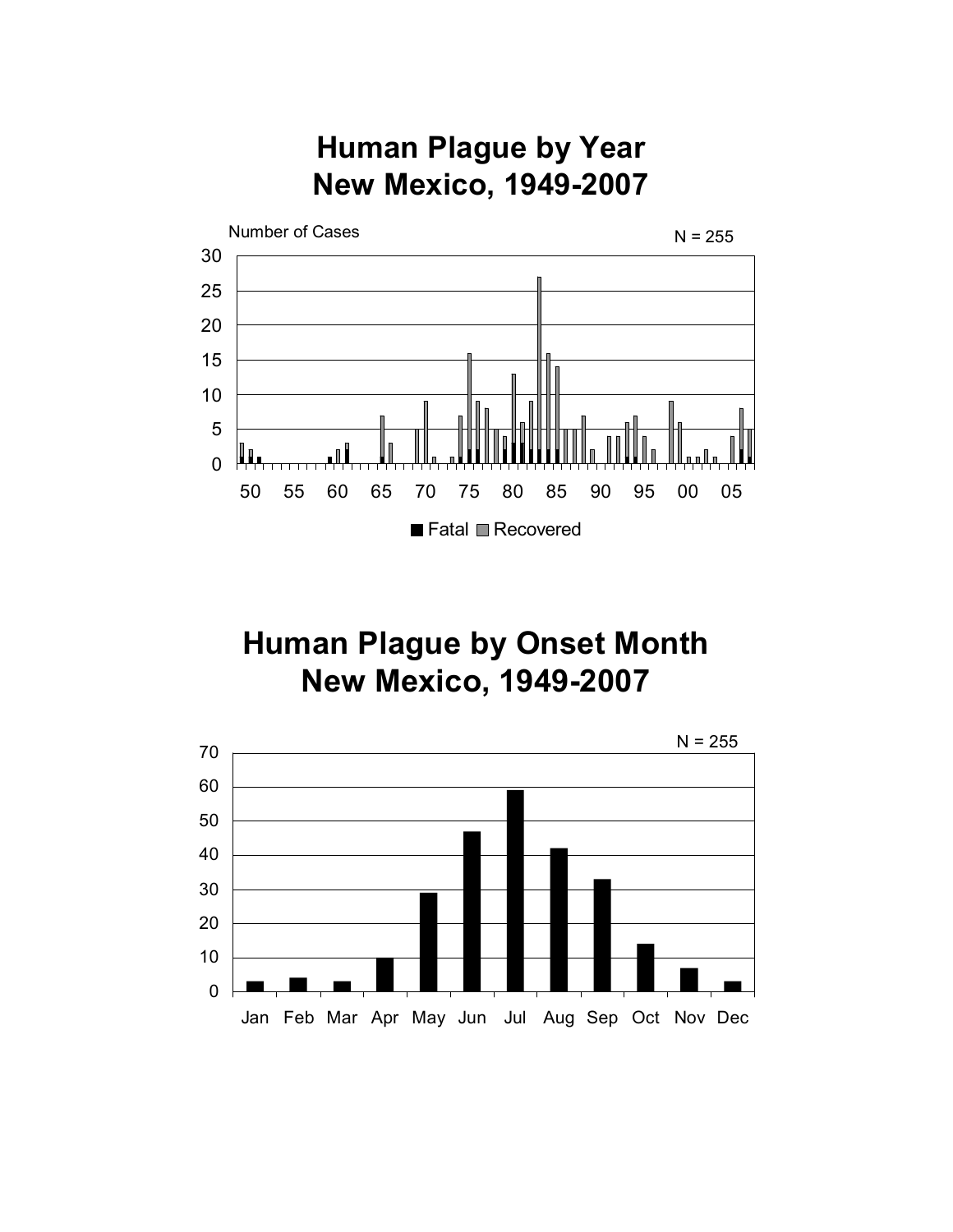**Feline Plague by Year New Mexico, 1977-2007** 



# **Feline Plague by Onset Month New Mexico, 1977-2007**



<sup>\*</sup> 3 cases onset date unknown